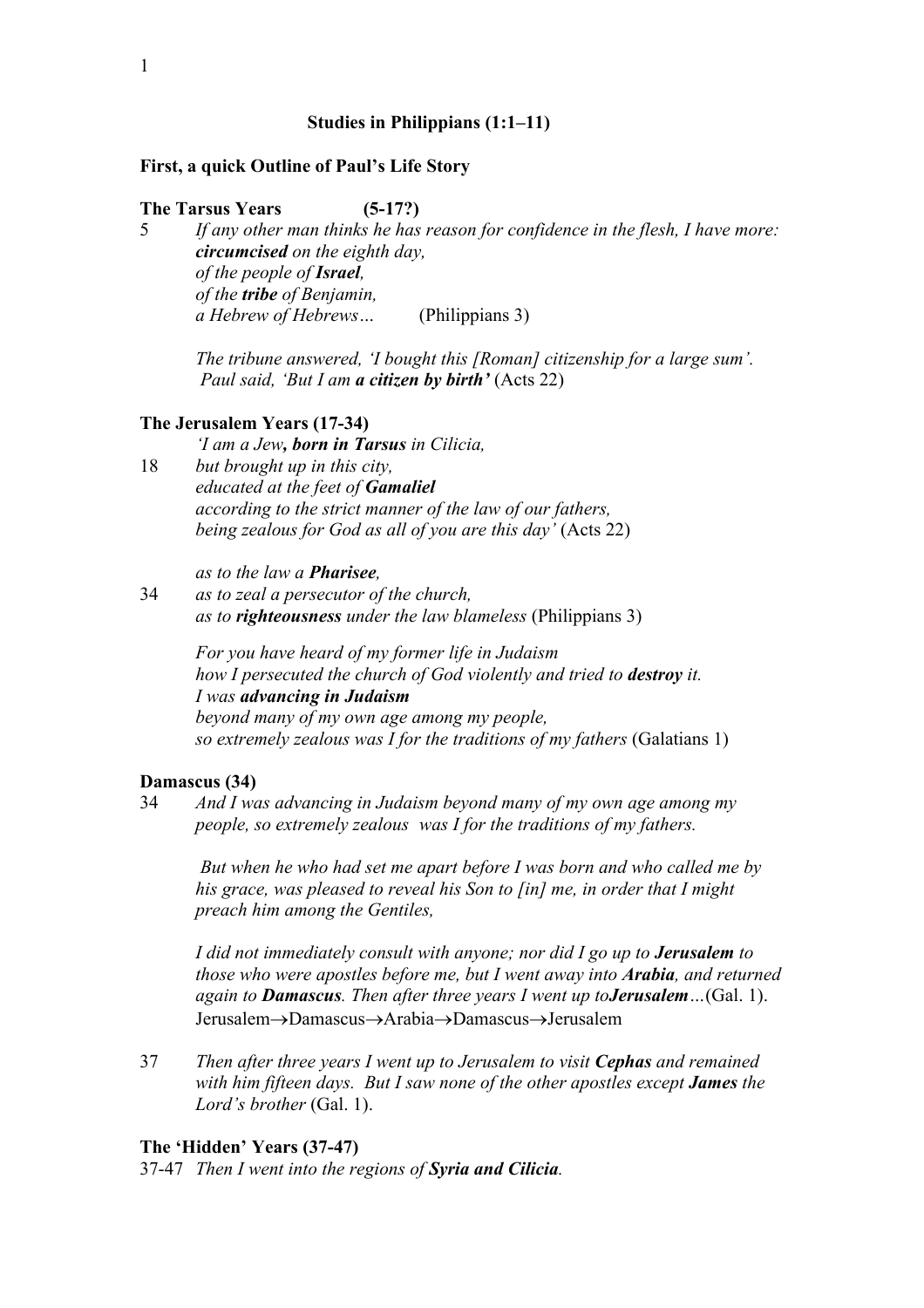*And I was still unknown in person to the churches of Judea that are in Christ. They only were hearing it said, 'He who used to persecute us is now preaching the faith he once tried to destroy'.* 

# **The Mission Years (47-57)**<sup>1</sup>

47 *On the contrary, when they saw that I had been entrusted with the gospel to the uncircumcised, just as Peter had been entrusted with the gospel to the circumcised (for he who worked through Peter for his apostolic ministry to the circumcised worked also through me for mine to the Gentiles.*

*When James and Cephas and John, who seemed to be pillars, perceived the grace that was given to me, they gave the right hand of fellowship to Barnabas and me, that we should* [go] *to the Gentiles and they* [should go] *to the circumcised. Only, they asked us to remember the poor, the very thing I was* [had been] *eager to do.* (Gal. 2)

| 47/8      | Paul and Barnabas: missions in Cyprus and southern Galatia                                  |
|-----------|---------------------------------------------------------------------------------------------|
| 49        | Jerusalem Council                                                                           |
| 50        | Paul, with Silas and Timothy travel via Galatia to Troas                                    |
|           | In Macedonia (Philippi, Thessalonica, Berea)                                                |
| 50/52     | In Achaia (Athens, Corinth)                                                                 |
| 52        | $Corinth \rightarrow Ephesus \rightarrow Jerusalem \rightarrow Galatia \rightarrow Ephesus$ |
| $53 - 56$ | In Asia (Ephesus)                                                                           |
| 56/7      | In Macedonia (Philippi, Thessalonica, Berea) and Achaia (Corinth)                           |
| 57        | Travels to Jerusalem with Collection from gentile churches for Jerusalem                    |
| 57/59     | Imprisoned in Caesarea.                                                                     |
| 60        | Appeals to Caesar. Shipwrecked at Malta.                                                    |

*For I will not venture to speak of anything except what Christ has accomplished through me to bring the Gentiles to obedience − by word and deed, by the power of signs and wonders, by the power of the Spirit of God − so that from Jerusalem and all the way around to Illyricum I have fulfilled the gospel of Christ…*(Rom. 15)

|      | <b>The Prison Years</b> | $(57-64)$        |
|------|-------------------------|------------------|
|      | 57-60 Caesarea in Judea |                  |
|      | 60-62 Rome              | Philippians      |
| 63   | Back to Aegean          | 1 Timothy, Titus |
| 63/4 | Rome                    | 2 Timothy        |

*I have fought the good fight, I have finished the race, I have kept the faith.* 

| <sup>1</sup> During this decade as well as founding churches in Macedonia, Achaia and Asia Paul wrote |
|-------------------------------------------------------------------------------------------------------|
| From Antioch in Syria                                                                                 |
| From Corinth                                                                                          |
| From Ephesus                                                                                          |
| From Ephesus                                                                                          |
| From Ephesus                                                                                          |
| From Ephesus                                                                                          |
| From Macedonia (Berea?)                                                                               |
| From Corinth                                                                                          |
|                                                                                                       |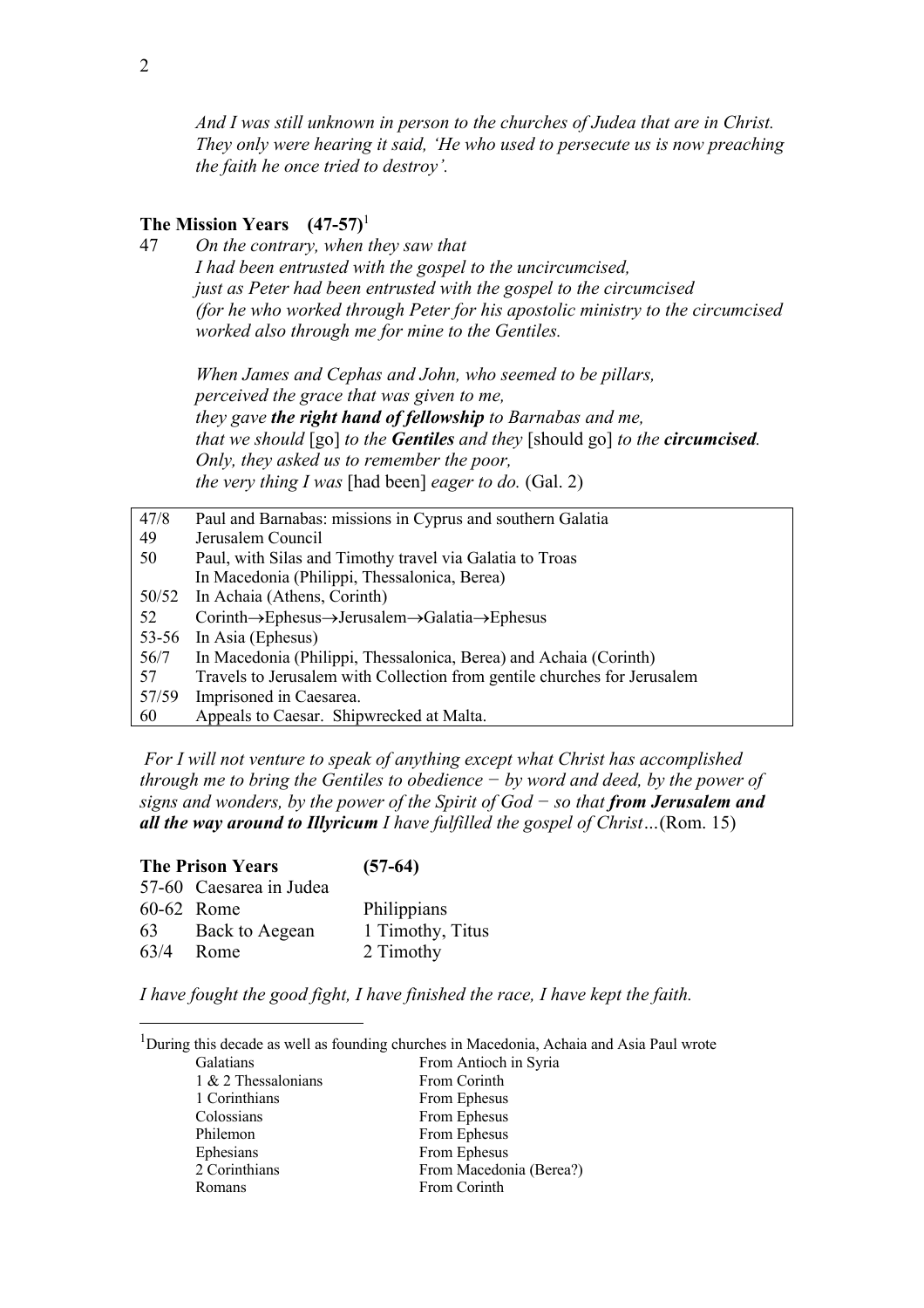*Henceforth there is laid up for me the crown of righteousness, which the Lord, the righteous judge, will award to me on that Day, and not only to me but also to all who have loved his appearing* (2 Timothy 4:7-8).

# **Philippians 1:1–11**

*1 Paul and Timothy, servants of Christ Jesus,* 

*To all the saints in Christ Jesus who are at Philippi, with the overseers and deacons:*

*2 Grace to you and peace from God our Father and the Lord Jesus Christ.*

*3 I thank my God in all my remembrance of you,* 

*4 always in every prayer of mine for you all making my prayer with joy,* 

*5 because of your partnership in the gospel from the first day until now.* 

'Saints' ('holy ones') — Paul's preferred way of referring to believers.

'Grace' is God's absolute mercy which when received issues in profound 'peace'.

Thanksgiving usually *precedes* requests to God, creating deep engagement.

'Partnership' (*koinōnia***) =** 'a participation in', 'a sharing in' a venture.

Their 'fellowship' was to send *money* and a *person* to Paul to support his ministry.

Paul worked as tentmaker (by night) so as to avoid being paid by the new churches:

•To avoid the ill-repute of travelling religious hucksters. 2

•To 'model' the work ethic (as e.g., from Proverbs 6:6-11; 19:24).

•To teach 'grace' − the gospel is free of charge to them.

Yet, once a congregation is established it is to support its teacher (Galatians 6:6). Now, they have sent money and a person to Rome in 'fellowship' with him (2:25-30). A long and precarious journey: Philippi–Dyrrachium-by ship-Brundisium–Rome

*6 And I am sure of this,* 

*that he who began a good work in you* 

*will bring it to completion at the day of Jesus Christ.*

God *first* works within us before we respond to him; 'prevenient grace'<sup>3</sup>. Then he 'perseveres' us through to 'the day of the Lord Jesus'.

*7 It is right for me to feel this way about you all, because I hold you in my heart, for you are all partakers* ['fellow-shippers'] *with me of grace, both in my imprisonment and in the defense and confirmation of the gospel.*

They are sharing ['fellowshipping'] in the grace (!) of his imprisonment, where he is able to engage in – his *apologia* (legal defence<sup>4</sup>) of the gospel

<sup>&</sup>lt;sup>2</sup> We are not like so many, who peddle the word of God...' (2 Corinthians 2:17).

<sup>&</sup>lt;sup>3</sup>Doctrine of 'Prevenient Grace'<sup>3</sup> attributed to Augustine (*praevenio* − 'I go before'), as in Rom. 2:4 − 'the goodness of God leads you to repentance'; Acts 16:14 − 'the Lord opened Lydia's heart to give heed to what was said by Paul'.

<sup>4</sup>Via Burrus (Praetorian Prefect) and/or Seneca (Nero's chief advisor)? As well as murdering numerous political enemies, including Agrippina his mother, and others gratuitously, Nero also murdered his half-brother Brittanicus and his half-sister Octavia (who was also his wife), and literally kicked to death his pregnant wife Poppaea. Nero forced Seneca to commit suicide. After the fire of Rome in 64 Nero ordered the crucifixion and immolation of 'large numbers' of Christians.